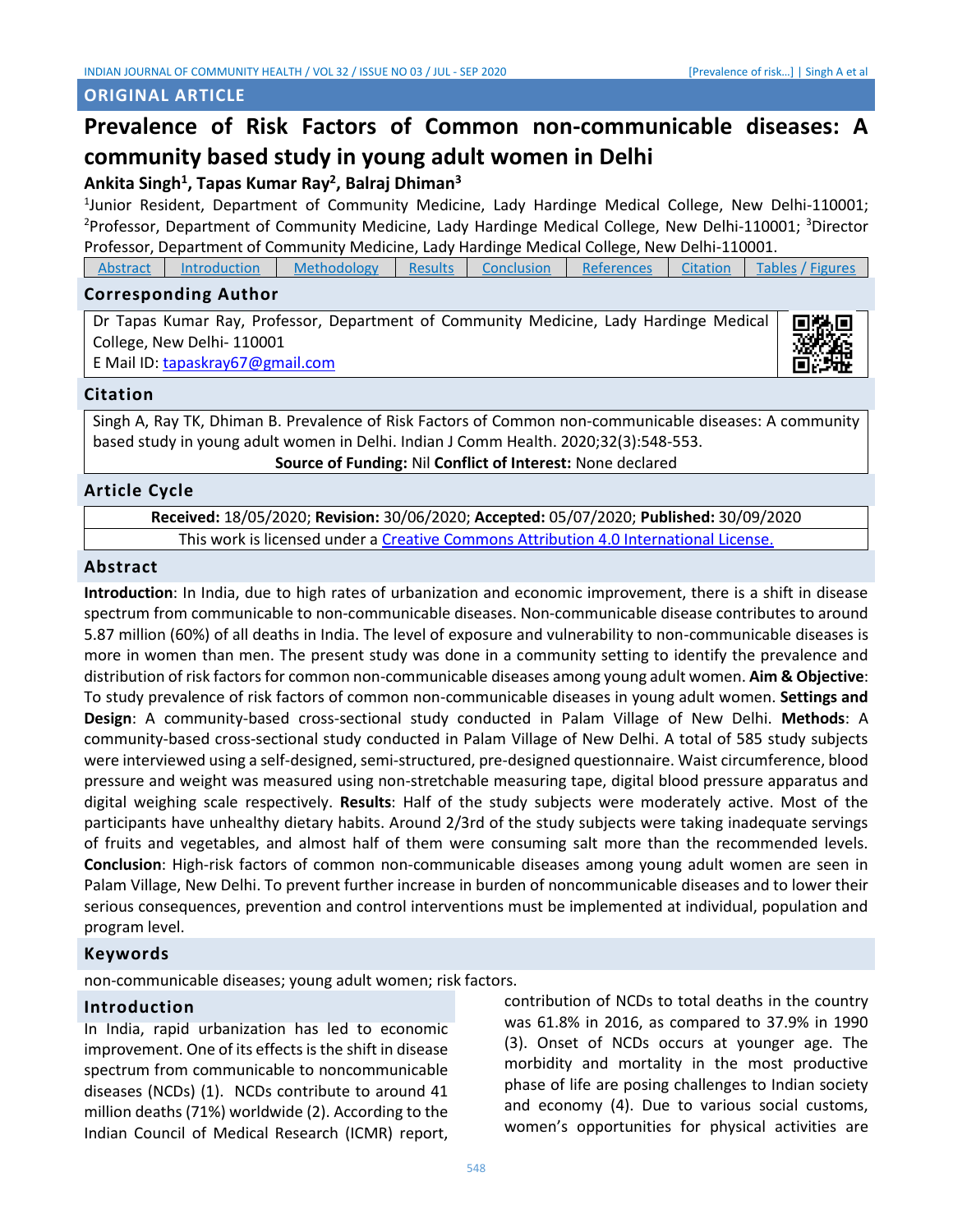#### INDIAN JOURNAL OF COMMUNITY HEALTH / VOL 32 / ISSUE NO 03 / JUL - SEP 2020 [Prevalence of risk…] | Singh A et al

reduced and thus more vulnerable for NCDs (5). Even if household has money available for health care, these funds are often spent on men's health needs (6). Adult female mortality impacts household welfare drastically, including higher mortality amongst small children, children withdrawn from school, increased work burden on children, and loss of assets. Women's health is therefore critically important to the health of future generations (7). Though many community-based studies have been done to assess the prevalence of risk factors of noncommunicable diseases, there is still a dearth of such studies among young adult women. Therefore, the present study was done in a community setting to identify the prevalence and distribution of risk factors for NCDs among young adult women.

#### **Aims & Objectives**

To study prevalence of risk factors of common noncommunicable diseases in young adult women

#### <span id="page-1-0"></span>**Material & Methods**

**Study Type**: Community-based, cross-sectional study

**Study Population**: Women of 15 – 24 years of age **Study Area**: Palam Village, New Delhi, which is one of the field practice areas of the Department of Community Medicine, Lady Hardinge Medical College, New Delhi.

**Study Duration**: November 2017 to March 2019. Data were collected from January 2018 to December 2018.

Sample Size calculation: The sample size was calculated by the formula  $N = 4pq/l2$ , where p represents prevalence of obesity (BMI > 30) which is 14.6 % obtained from the previous study done by J. S. Thakur et al. 'l' was allowable error, taken as 20% of p. Therefore, a sample size of 585 individuals was taken.

**Inclusion Criteria**: Permanent residents of Palam Village (residing for more than 1 year)

#### **Exclusion Criteria**:

- 1) Those who were pregnant.
- 2) Those with known psychiatric illness
- 3) Individuals having serious morbidities

**Strategy for collection**: Palam village has a population of 12000 & the total number of households is 2400. The sampling unit was household and study unit was young adult women of age 15 to 24 years. Systematic random sampling was applied with a sampling interval of 4 (2400/585=4). An area map was made, and the first household was

selected randomly, and then every 4th household was visited until the required sample size was obtained. If an eligible subject was not found in the 4th household, then adjacent one was visited. If more than one eligible girl were residing in the same household, then only one was included in the study by random selection. Information regarding risk factors [Physical inactivity, dietary risk factors, stress and behavioral risk factors (tobacco and alcohol use)] for noncommunicable diseases was collected by semi-structured interviews schedule consisting of socio-demographic characteristics, Global Physical Activity Questionnaire (GPAQ) by WHO to assess physical activity level, dietary assessment by predesigned questionnaire, stress assessment using General Health Questionnaire 12 (GHQ 12), behavioral risk factors by pre-designed questionnaire. Non-stretchable measuring tape, digital weighing scale, portable stadiometer, digital BP apparatus were used to measure waist and hip circumference, weight, height, and blood pressure, respectively.

**Ethical Approval**: The study protocol was approved by Institutional Ethical Committee of LHMC

**Consent:** Informed consent was taken from all the participants and confidentiality was maintained

**Data Analysis** – Data was coded and entered in Statistical Package for the Social Sciences (SPSS). Qualitative data was expressed in proportions and chi-square test was applied. Mean and standard deviation was used for quantitative data. Suitable tests of significance were applied wherever necessary.

#### <span id="page-1-1"></span>**Results**

A total of 604 households were visited, and 596 study subjects were enrolled. Eleven study subjects were excluded (6 refused to give consent, and five were pregnant). Hence the data of 585 subjects were analyzed. The results have been tabulated below.

[\[Table 1\]](#page-4-0) shows distribution of study subjects according to socio-demographic profile. Most (40%) of the study subjects were housewives. 9% of women were illiterate. Most of the study subjects (44.4%) belonged to lower-middle socioeconomic status.

[\[Table 2\]](#page-5-0) shows distribution of study subjects according to dietary habits. 56% (328) of study subjects were vegetarian. A majority (70.3%) of them were taking inadequate servings of fruits and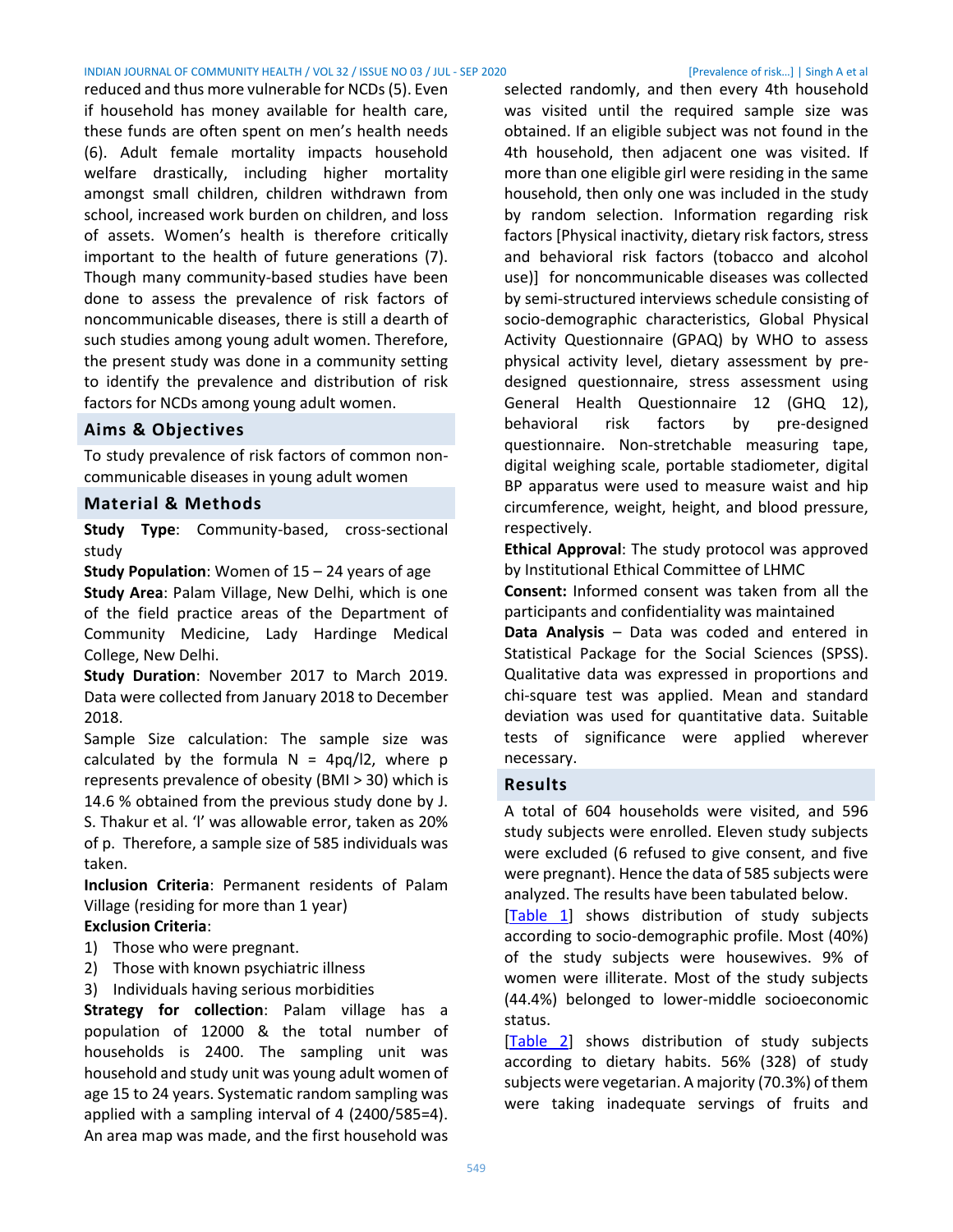vegetables. Excessive salt intake was present among all subjects.

[\[Table 3\]](#page-5-1) shows distribution of study subjects according to physical activity on the basis of GPAQ (Global Physical Activity Questionnaire. A majority (72.5) of the study subjects were moderately active and involved in moderate-intensity activities.

[\[Table 4\]](#page-5-2) shows distribution of study subjects according to stress (assessed by General Health Questionnaire 12) and waist hip circumference ratio. 8.8% of the study subjects were found to be under stress. In more than half (58.46%) of study subjects, waist-hip circumference ratio was less than 0.85, indicating the absence of abdominal obesity.

[\[Table 5\]](#page-5-3) shows distribution of study subjects according to Body Mass Index. The majority of study subjects (53.3%) had BMI within the normal range.

# **Discussion**

Although the NCD burden has grown, India still does not have sufficiently detailed data on NCDs for research and policy purposes. Most of the studies that have reported prevalence of risk factors of NCDs included a wide range of age groups ranging from 15- 60 years, but the study on risk factors among young adult and more specifically in young females are rare. Most of the time, women are victims of the worse deprivation as a consequence of poor empowerment and discriminatory beliefs and practices. Therefore, the present study was conducted in Palam Village, Delhi among young adult women age 15 to 24 years to find the prevalence of risk factors of common NCDs. In the present study, inadequate intake of fruits and vegetables was found in the majority (70.3%) of study subjects. This finding was similar to the study done by Vijayakarthikeyan M (8) where the prevalence of inadequate servings of fruits and vegetables was 62%. Findings of the present study are also in agreement with most of the previously done studies (9,10,11,12,13). However, few studies like Mishra et al (14) and Bhattacharjee et al (15) report a higher prevalence of adequate fruits and vegetable intake as compared to the current study. This finding in our study might be due to the reason that a large proportion of study subjects in our study belonged to underprivileged socioeconomic class (upper lower and lower) who might have found its consumption highly expensive. Also, preference was given to male members and children of the family, if at all, fruits bought in the family. Street food was more favoured by working women and students due to its easy availability in their working and school premises. Dislike of most of the vegetables was commonly found among study subjects. Lack of awareness regarding the benefits of fruits and vegetable consumption could also be the reason behind such a low prevalence of eating fruits and vegetables. In our study, all of the study subjects reported to consuming more than 5g salt per day which was in agreement with NCDs country profile 2018 by WHO in which the mean population salt intake in Indian adult women (age: ≥20 years) was reported 9g per day (2). A sedentary lifestyle was reported in nearly one-third of the study subjects (27%), and they used to spend their leisure time watching television or using mobile phones. A majority (72.5%) of the study population was engaged in a moderate level of physical activity like brooming, mopping, washing clothes, walking to and from work, or schools. Only 0.5% were a heavy worker. The findings of our study were similar to that of Ketkar et al (10), Gupta et al (16). Unlike our study, Valliyot et al (17) reported a moderate level of physical activity in only 42% of study subjects.

Overweight and obesity were found in 39% of study subjects, which is in accordance with NFHS 4 data, which reports the prevalence of overweight and obesity to be nearly 35% among adult women. In our study, 34.8 % of subjects were overweight, and 4.2% were obese. This prevalence of overweight and obesity could be attributed to inadequate dietary practices and easy availability and affordability of unhealthy food, lack of physical activity. The findings in the present study are in concordance with the study done by Sandhu et al. in Delhi (18) (33.1% overweight and 6% obese) and Bhagyalakshmi et al in Gujarat (9). Few (8.8%) study subjects were found to be under stress in our study, comparable to findings of Laskar et al (12) Marital conflicts were the major cause of stress, as reported by research participants.

# <span id="page-2-0"></span>**Conclusion**

As per our study, the prevalence of risk factors of common NCDs in young adult women of Palam village of Delhi was high. Majority of study subjects having risk factors of NCDs, were apparently healthy, but they might develop NCDs in future. This brings out the need to put more efforts regarding health education and raising awareness about NCDs in the community.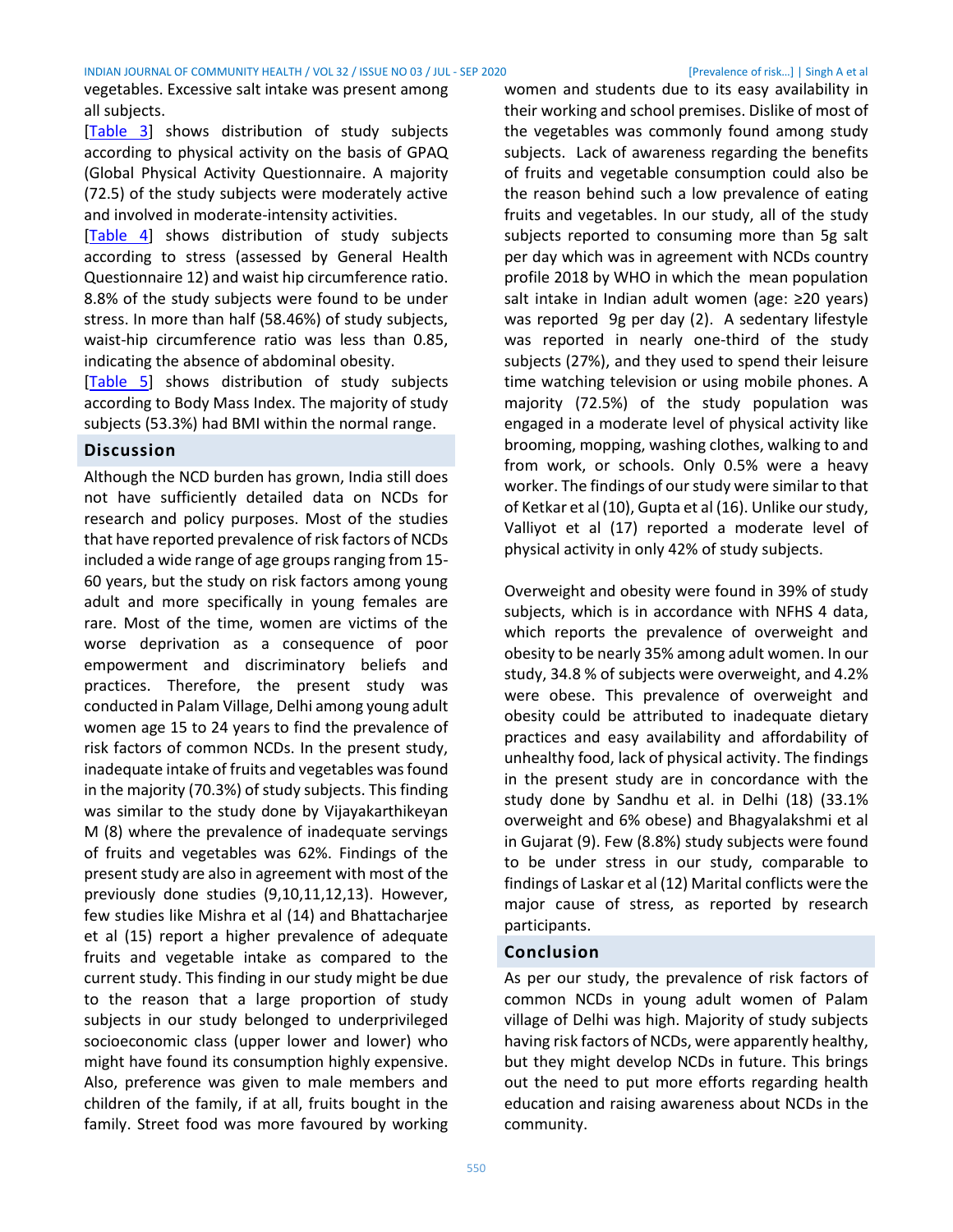#### INDIAN JOURNAL OF COMMUNITY HEALTH / VOL 32 / ISSUE NO 03 / JUL - SEP 2020 [Prevalence of risk…] | Singh A et al

#### **Recommendation**

As the prevalence of risk factors of NCDs like inadequate fruit and vegetable consumption, excessive salt intake among young adult women, i.e., 15 to 24 years has been found very high in our present study; primary prevention has a role in preventing the occurrence of NCDs in later age. So, it is recommended to promote a healthy lifestyle in this age group female who will further inculcate these practices in their family. In our study, there was a high proportion of school and college-going students who had a sedentary lifestyle. So, knowledge regarding healthy lifestyles like physical activity and a healthy diet should be inculcated in students through curriculum and teachers should be trained. Consumption of inadequate fruits and vegetables in a day was found in most study subjects. One reason might be fruits are considered expensive. Awareness activities regarding intake of seasonal fruits and vegetables in schools as well as in community should be carried out, which are relatively cost-effective but equally nutritious. There should be a restriction and its strict implementation on the selling of street and junk food on premises of schools and colleges to discourage its use. Many of the schools and colleges have already implemented this, but it must be further strengthened and promoted. Mass media campaigns, taxes on unhealthy food, subsidies on healthy foods, mandatory food labelling, and marketing restrictions on unhealthy food should be done

# **Limitation of the study**

Risk factors related to all NCDs should have been assessed in the study, but due to time constraint and lack of affordability all could not be studied.

#### **Relevance of the study**

NCDs, have emerged as a major public health problem in India, and are considered as a silent epidemic. They have major impact on human health and socioeconomic development of any nation. Estimates on burden of NCDs vary between countries. Though the accurate data on prevalence of NCDs is essential to determine public health measures but in reality, accurate data in young adult women are scarce which impedes the preventive strategies. Thus this study will be a guiding factor for focused NCDs prevention and controls in the young women of age15 to 24years.

# **Authors Contribution**

All the authors have contributed significantly for designing the study, implementing it, collecting data and analyzing data as well as preparing the final document.

#### <span id="page-3-0"></span>**References**

- 1. Mohan V, Deepa R. Risk factors for coronary artery disease in Indians. J Assoc Physicians India. 2004 Feb;52:95-7. PMID: 15656040. [\[PubMed\]](https://pubmed.ncbi.nlm.nih.gov/15656040/).
- 2. WHO. Non Communicable Diseases Country Profiles 2018. Geneva World Health Organization [Internet] 2018 Sep [cited on 2018 Nov 15] Available from: https://www.who.int/nmh/publications/en/.
- 3. Indian Council of Medical Research, Public Health Foundation of India and Institute of Health Metrics and Evaluation. India: Health of the Nation's States -The India State-Level Disease Burden Initiative. New Delhi, India: ICMR, PHFI, IHNE; 2017.
- 4. Reddy KS. Prevention and control of non-communicable diseases: status and strategies. New Delhi: Indian Council for Research on International Economic Relations; 2003. p.30.
- 5. WHO. Non Communicable Diseases and gender factsheet. Pan American Health Organization (PAHO). Series: Chronic Diseas Issue brief. [Internet] [cited on 2018 sep 15] Available from: www.paho.org/hq/index.php?option=com\_docman&ta sk=doc\_download
- 6. Bhalwar R. Textbook of Community Medicine. 3rd ed. New Delhi: Wolters Kluwer; 2019. General principles and practice of non communicable diseases and healthy lifestyle (physical fitness, healthy diet and obesity prevention); p 821-23.
- 7. WHO. Women and health Today's evidence Tomorrow's agenda. Geneva. World Health Organization [Internet] 2009 [cited on 2017 sep 14] Available from: www.who.int/gender/women\_health\_report/full\_repo rt\_20091104\_en.pdb.
- 8. Vijayakarthikeyan M., Krishnakumar J., Umadevi R. Cross-sectional study on the prevalence of risk factors for non-communicable disease in a rural area of Kancheepuram, Tamil Nadu. Int J Community Med Public Health. 2017; 4(12):4600
- 9. Bhagyalaxmi A, Atul T, Shikha J. Prevalence of risk factors of non- communicable diseases in a District of Gujarat, India. J Health Popul Nutr. 2013 Mar;31(1):78- 85. doi: 10.3329/jhpn.v31i1.14752. PMID: 23617208; PMCID: PMC3702362.[\[PubMed\]](ihttps://pubmed.ncbi.nlm.nih.gov/23617208/).
- 10. Ketkar AR, Veluswamy SK, Prabhu N, Maiya AG. Screening for noncommunicable disease risk factors at a workplace in India: A physiotherapy initiative in a healthcare setting. Hong Kong Physiother J. 2015 Jun 1;33(1):3-9.
- 11. Anand K, Shah B, Gupta V, Khaparde K, Pau E, Menon GR, Kapoor SK. Risk factors for non-communicable disease in urban Haryana: a study using the STEPS approach.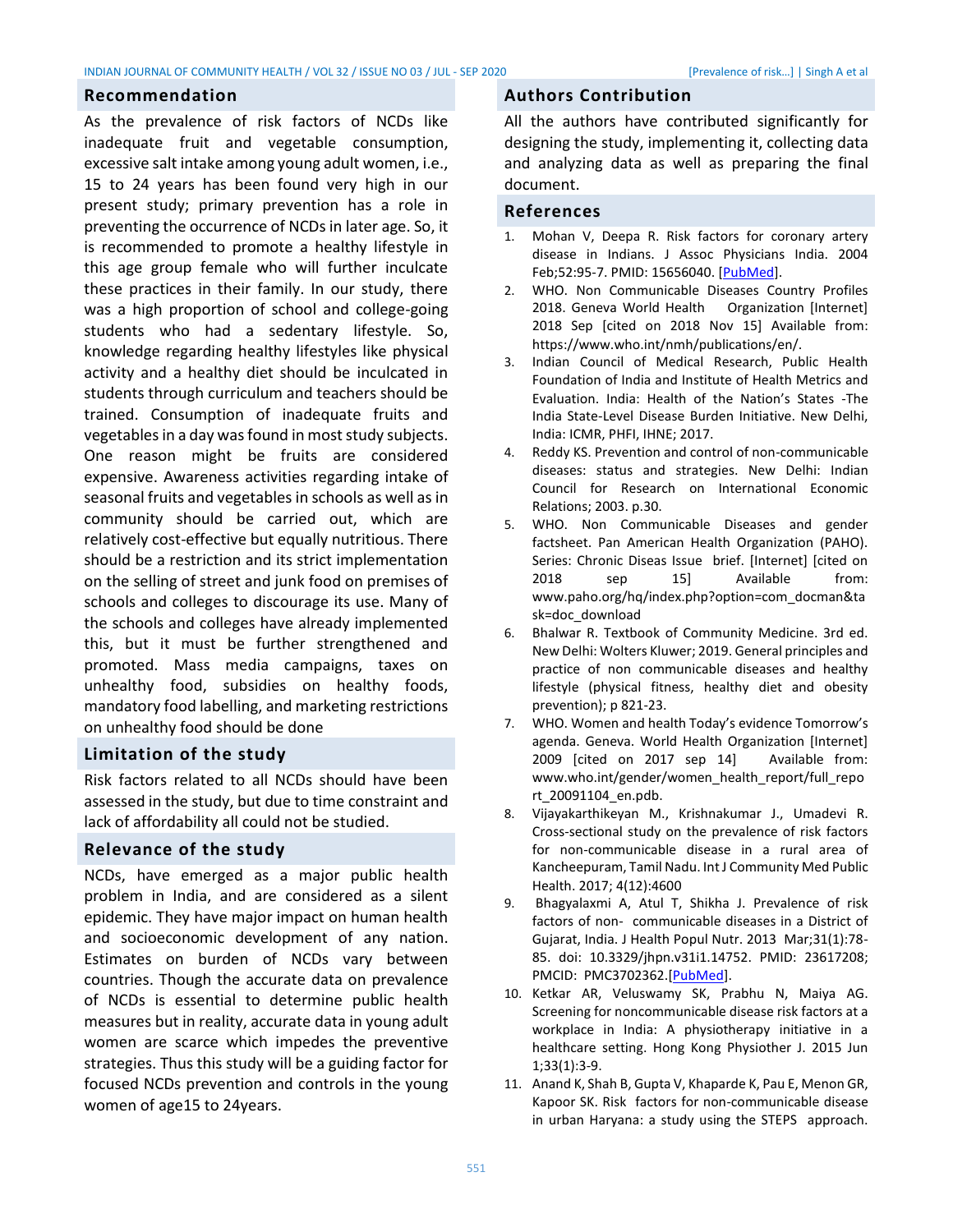#### INDIAN JOURNAL OF COMMUNITY HEALTH / VOL 32 / ISSUE NO 03 / JUL - SEP 2020 [Prevalence of risk…] | Singh A et al

Indian Heart J. 2008 Jan-Feb;60(1):9-18. PMID: 19212016.[\[PubMed\]](https://pubmed.ncbi.nlm.nih.gov/19212016/).

- 12. Laskar A, Sharma N, Bhagat N. Lifestyle disease risk factors in a north Indian community in delhi. Indian J Community Med. 2010 Jul;35(3):426-8. doi: 10.4103/0970-0218.69279. PMID: 21031112; PMCID: PMC2963885.[\[PubMed\]](https://pubmed.ncbi.nlm.nih.gov/21031112/).
- 13. Bhalerao SD, Somannavar M, Verneka S, Ravishankar R, Goudar SS. Risk factors for type 2 diabetes mellitus in rural population of north Karnataka: a community based cross sectional study. International Journal of Pharma Med and Biological Science. 2014; 3(1):1-14.
- 14. Misra A, Pandey RM, Devi JR, Sharma R, Vikram NK, Khanna N. High prevalence of diabetes, obesity and dyslipidaemia in urban slum population in northern India. Int J Obes Relat Metab Disord. 2001 Nov;25(11):1722-9. doi: 10.1038/sj.ijo.0801748. Erratum in: Int J Obes Relat Metab Disord. 2002 Sep;26(9):1281. PMID: 11753596.[\[PubMed\]](ihttps://pubmed.ncbi.nlm.nih.gov/11753596/).
- 15. Bhattacherjee S, Datta S, Roy JK, Chakraborty M. A Crosssectional Assessment of Risk Factors of Non-Communicable Diseases in a Sub-Himalayan Region of West Bengal, India Using who Steps Approach. J Assoc Physicians India. 2015 Dec;63(12):34-40. PMID: 27666902.[\[PubMed\]](ihttps://pubmed.ncbi.nlm.nih.gov/27666902/).
- 16. Gupta R. Coronary heart disease in India: Absolute numbers and economic burden. BMJ 2004; 32(8):807- 10.
- 17. Valliyot B, Sreedharan J, Muttappallymyalil J, Valliyot SB. Risk factors of type 2 diabetes mellitus in the rural population of North Kerala, India: a case control study. Diabetol Croat. 2013; 42(1):33-40.
- 18. Sandhu S, Chauhan R, Mazta SR. Prevalence of Risk Factors for Non Communicable Diseases in Working Population. MAMC Journal of Medical Sciences. 2015; 1(2):101-104

#### **Tables**

#### <span id="page-4-0"></span>**TABLE 1 DISTRIBUTION OF STUDY SUBJECTS ACCORDING TO SOCIO DEMOGRAPHIC PROFILE**

| <b>Marital status</b>       | Number (%)              |
|-----------------------------|-------------------------|
| Married                     | 408 (70.0)              |
| Unmarried                   | 177 (30.0)              |
| Total                       | 585 (100.0)             |
| Religion                    | Number (%)              |
| Hindu                       | 501 (85.7)              |
| Muslim                      | 84 (14.3)               |
| Total                       | 585 (100.0)             |
| <b>Type of family</b>       | Number (%)              |
| Nuclear family              | 378 (64.7)              |
| Joint family                | 206 (35.3)              |
| Total                       | 585 (100.0)             |
| <b>Nature of occupation</b> | Number (%)              |
| Unskilled worker            | 40 (6.9)                |
| Semiskilled worker          | 123 (21.0)              |
| House wife                  | 234 (40.0)              |
| Students                    | 188 (32.1)              |
| Total                       | 585 (100.0)             |
| <b>Education</b>            | Number (%)              |
| Illiterate                  | 53 (9.0)                |
| Primary                     | 64 (11.0)               |
| Middle                      | 175 (30.0)              |
| High school                 | 159 (27.0)              |
| Intermediate                | 105 (18.0)              |
| Graduate or Post Graduate   | 29 (5.0)                |
| Total                       | 585 (100.0)             |
| Socioeconomic status        | Number (%)              |
| Upper                       | $\overline{7}$<br>(1.2) |
| Upper middle                | 45<br>(7.6)             |
| Lower middle                | 259(44.4)               |
| <b>Upper lower</b>          | 256 (43.6)              |
| Lower                       | 18 (3.2)                |
| <b>Total</b>                | 585 (100.0)             |